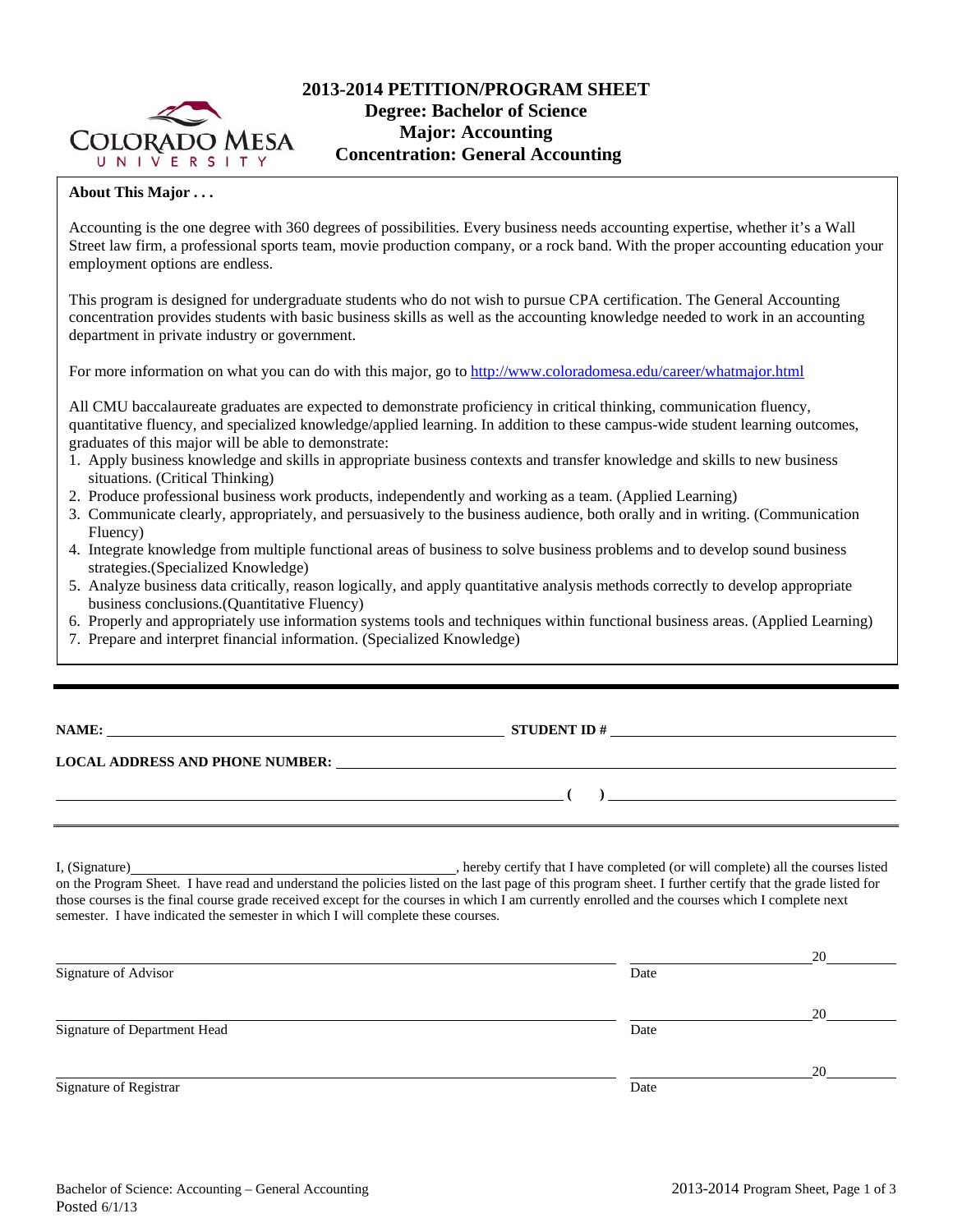#### **Students should work closely with a faculty advisor when selecting and scheduling courses prior to registration.**

Degree Requirements:

- 120 semester hours total (A minimum of 28 taken at CMU in no fewer than two semesters).
- 40 upper division credits (A minimum of 15 taken at the 300-400 course levels within the major at CMU).
- 2.00 cumulative GPA or higher in all CMU coursework
- No grade less than C for all courses in the major.
- Pre-collegiate courses (usually numbered below 100) cannot be used for graduation.
- When filling out the program sheet a course can be used only once.
- A student must follow the CMU graduation requirements either from 1) the program sheet for the major in effect at the time the student officially declares a major; or 2) a program sheet for the major approved for a year subsequent to the year during which the student officially declares the major and is approved for the student by the department head. Because a program may have requirements specific to the degree, the student should check with the faculty advisor for additional criteria. It is the student's responsibility to be aware of, and follow, all requirements for the degree being pursued. Any exceptions or substitutions must be approved by the student's faculty advisor and Department Head.
- See the "Undergraduate Graduation Requirements" in the catalog for additional graduation information.

**GENERAL EDUCATION REQUIREMENTS** (31 semester hours) See the current catalog for a list of courses that fulfill the requirements below. If a course is on the general education list of options and a requirement for your major, you must use it to fulfill the major requirement and make a different selection within the general education requirement.

Course No Title Sem.hrs Grade Term/Trns **English** (6 semester hours, must receive a grade of "C" or better and must be completed by the time the student has 60 semester hours.)

| <b>ENGL 111 English Composition</b> |  |
|-------------------------------------|--|
| <b>ENGL 112 English Composition</b> |  |

**Math:** (3 semester hours, must receive a grade of "C" or better, must be completed by the time the student has 60 semester hours.) MATH 113 College Algebra 4\* \*3 credits apply to the General Ed requirements and 1 credit applies to elective credit.

\_\_\_\_\_\_ \_\_\_\_ \_\_\_\_\_\_\_\_\_\_\_\_\_\_\_\_\_\_\_\_\_\_\_\_ \_\_\_\_ \_\_\_\_\_ \_\_\_\_\_\_\_\_

\_\_\_\_\_\_ \_\_\_\_ \_\_\_\_\_\_\_\_\_\_\_\_\_\_\_\_\_\_\_\_\_\_\_\_ \_\_\_\_ \_\_\_\_\_ \_\_\_\_\_\_\_\_ \_\_\_\_\_\_ \_\_\_\_ \_\_\_\_\_\_\_\_\_\_\_\_\_\_\_\_\_\_\_\_\_\_\_\_ \_\_\_\_ \_\_\_\_\_ \_\_\_\_\_\_\_\_

\_\_\_\_\_\_ \_\_\_\_ \_\_\_\_\_\_\_\_\_\_\_\_\_\_\_\_\_\_\_\_\_\_\_\_ \_\_\_\_ \_\_\_\_\_ \_\_\_\_\_\_\_\_

\_\_\_\_\_\_ \_\_\_\_ \_\_\_\_\_\_\_\_\_\_\_\_\_\_\_\_\_\_\_\_\_\_\_\_ \_\_\_\_ \_\_\_\_\_ \_\_\_\_\_\_\_\_

**Humanities** (3 semester hours)

**Social and Behavioral Sciences** (6 semester hours)

**Natural Sciences** (7 semester hours, one course must include a lab)

\_\_\_\_\_\_ \_\_\_\_ \_\_\_\_\_\_\_\_\_\_\_\_\_\_\_\_\_\_\_\_\_\_\_\_ \_\_\_\_ \_\_\_\_\_ \_\_\_\_\_\_\_\_  $\_\_\_$   $\_\_\_$ 

**History** (3 semester hours)

 $HIST \quad \_\_\_\_\_\_\_$ 

**Fine Arts** (3 semester hours)

Course No Title Sem.hrs Grade Term/Trns

|  |  |  |  |  | <b>OTHER LOWER DIVISION REQUIREMENTS (6 semester hours)</b> |  |
|--|--|--|--|--|-------------------------------------------------------------|--|
|  |  |  |  |  |                                                             |  |

|      | <b>Kinesiology</b> (3 semester hours) |  |
|------|---------------------------------------|--|
|      | KINE 100 Health and Wellness          |  |
| KINA |                                       |  |
| KINA |                                       |  |

\_\_\_\_\_\_ \_\_\_\_ \_\_\_\_\_\_\_\_\_\_\_\_\_\_\_\_\_\_\_\_\_\_\_\_ \_\_\_\_ \_\_\_\_\_ \_\_\_\_\_\_\_\_

**Applied Studies** (3 semester hours)

**FOUNDATION COURSES** (27 semester hours) These courses, plus Gen Ed English & Math requirements, must be completed within the student's first 60 hours.

| ACCT 201           | Principles of Financial Acctg     |  |  |
|--------------------|-----------------------------------|--|--|
| ACCT 202           | Principles of Managerial Acctg 3  |  |  |
| BUGB 211           | <b>Business Communications</b>    |  |  |
| CISB 205           | <b>Advanced Business Software</b> |  |  |
| CISB 210           | Fundamentals of Info Systems 3    |  |  |
| CISB 241           | Intro to Business Analysis        |  |  |
| <b>OR STAT 200</b> | Probability and Statistics 3      |  |  |
| ECON 201           | Principles of Macroeconomics 3    |  |  |
| ECON 202           | Principles of Microeconomics 3    |  |  |
| MANG 201           | Principles of Management          |  |  |
|                    |                                   |  |  |

# **ACCOUNTING – GENERAL ACCOUNTING**

**Major Requirements** (52 semester hours) Must pass all courses with a grade of "C" or higher. To continue in the program and eventually graduate as public accounting majors a student must earn, within no more than three attempts, at least a grade of "C" in the major requirements.

|                 | <b>Accounting Core</b> (31 semester hours) |   |  |
|-----------------|--------------------------------------------|---|--|
| ACCT 321        | Intermediate Accounting I                  | 5 |  |
| ACCT 322        | Intermediate Accounting II                 | 4 |  |
| ACCT 331        | <b>Cost Accounting</b>                     |   |  |
| ACCT 360        | Professional Preparation I                 |   |  |
| ACCT 392        | Accounting Info Systems                    |   |  |
| ACCT 401        | Governmental Accounting                    |   |  |
| <b>BUGB 349</b> | <b>Legal Environment of Business</b>       |   |  |
| <b>OR BUGB</b>  | 351 Business Law I                         |   |  |
| <b>FINA 301</b> | <b>Managerial Finance</b>                  |   |  |
| <b>MANG 410</b> | <b>Effective Workplace Comm</b>            |   |  |
| <b>MARK 231</b> | Principles of Marketing                    |   |  |
|                 |                                            |   |  |

**Concentration Courses** (21 semester hours)

Accounting courses (9 semester hours selected from the list on page 3.) \_\_\_\_\_\_ \_\_\_\_ \_\_\_\_\_\_\_\_\_\_\_\_\_\_\_\_\_\_\_\_\_\_\_\_ \_\_\_\_ \_\_\_\_\_ \_\_\_\_\_\_\_\_

\_\_\_\_\_\_ \_\_\_\_ \_\_\_\_\_\_\_\_\_\_\_\_\_\_\_\_\_\_\_\_\_\_\_\_ \_\_\_\_ \_\_\_\_\_ \_\_\_\_\_\_\_\_ \_\_\_\_\_\_ \_\_\_\_ \_\_\_\_\_\_\_\_\_\_\_\_\_\_\_\_\_\_\_\_\_\_\_\_ \_\_\_\_ \_\_\_\_\_ \_\_\_\_\_\_\_\_

\_\_\_\_\_\_ \_\_\_\_ \_\_\_\_\_\_\_\_\_\_\_\_\_\_\_\_\_\_\_\_\_\_\_\_ \_\_\_\_ \_\_\_\_\_ \_\_\_\_\_\_\_\_ \_\_\_\_\_\_ \_\_\_\_ \_\_\_\_\_\_\_\_\_\_\_\_\_\_\_\_\_\_\_\_\_\_\_\_ \_\_\_\_ \_\_\_\_\_ \_\_\_\_\_\_\_\_ \_\_\_\_\_\_ \_\_\_\_ \_\_\_\_\_\_\_\_\_\_\_\_\_\_\_\_\_\_\_\_\_\_\_\_ \_\_\_\_ \_\_\_\_\_ \_\_\_\_\_\_\_\_

| Business courses (12 semester hours selected from upper division |
|------------------------------------------------------------------|
| courses with the prefix of BUGB, CISB, ECON, FINA, MANG, or      |
| MARK.)                                                           |

MANG 491 Business Strategy 3

| <b>ELECTIVES</b> (All college level courses appearing on your final              |  |
|----------------------------------------------------------------------------------|--|
| transcript, <b>not listed above</b> that will bring your total semester hours to |  |
| 120 hours.) (4 semester hours)                                                   |  |
| *MATH 113 College Algebra                                                        |  |
|                                                                                  |  |